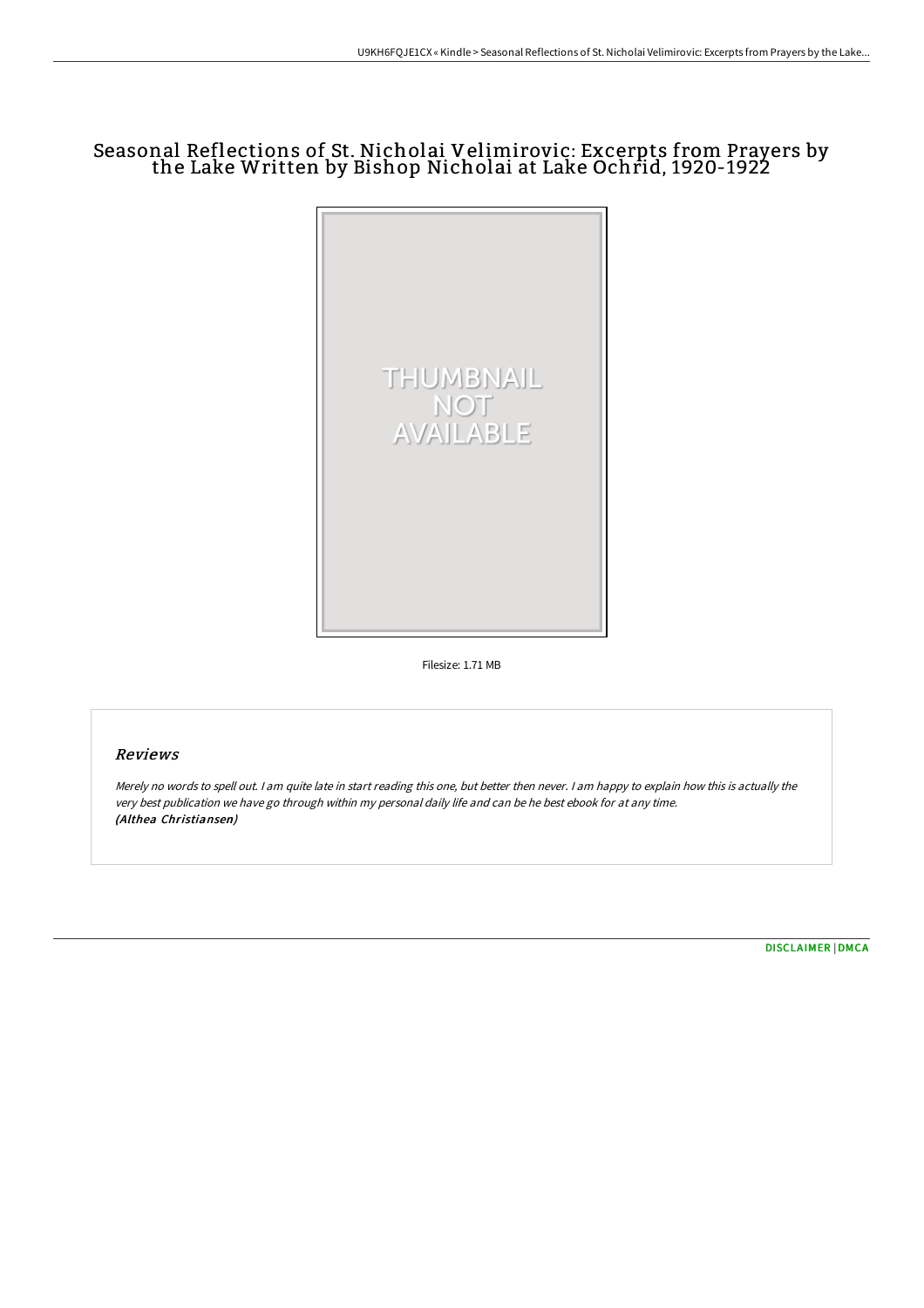#### SEASONAL REFLECTIONS OF ST. NICHOLAI VELIMIROVIC: EXCERPTS FROM PRAYERS BY THE LAKE WRITTEN BY BISHOP NICHOLAI AT LAKE OCHRID, 1920-1922



St. Paisius Monastery, 1999. Paper Back. Condition: New. 36-page stapleboun booklet, pocket sized.

 $\blacksquare$ Read Seasonal Reflections of St. Nicholai [Velimirovic:](http://digilib.live/seasonal-reflections-of-st-nicholai-velimirovic-.html) Excerpts from Prayers by the Lake Written by Bishop Nicholai at Lake Ochrid, 1920-1922 Online

**D** Download PDF Seasonal Reflections of St. Nicholai [Velimirovic:](http://digilib.live/seasonal-reflections-of-st-nicholai-velimirovic-.html) Excerpts from Prayers by the Lake Written by Bishop Nicholai at Lake Ochrid, 1920-1922